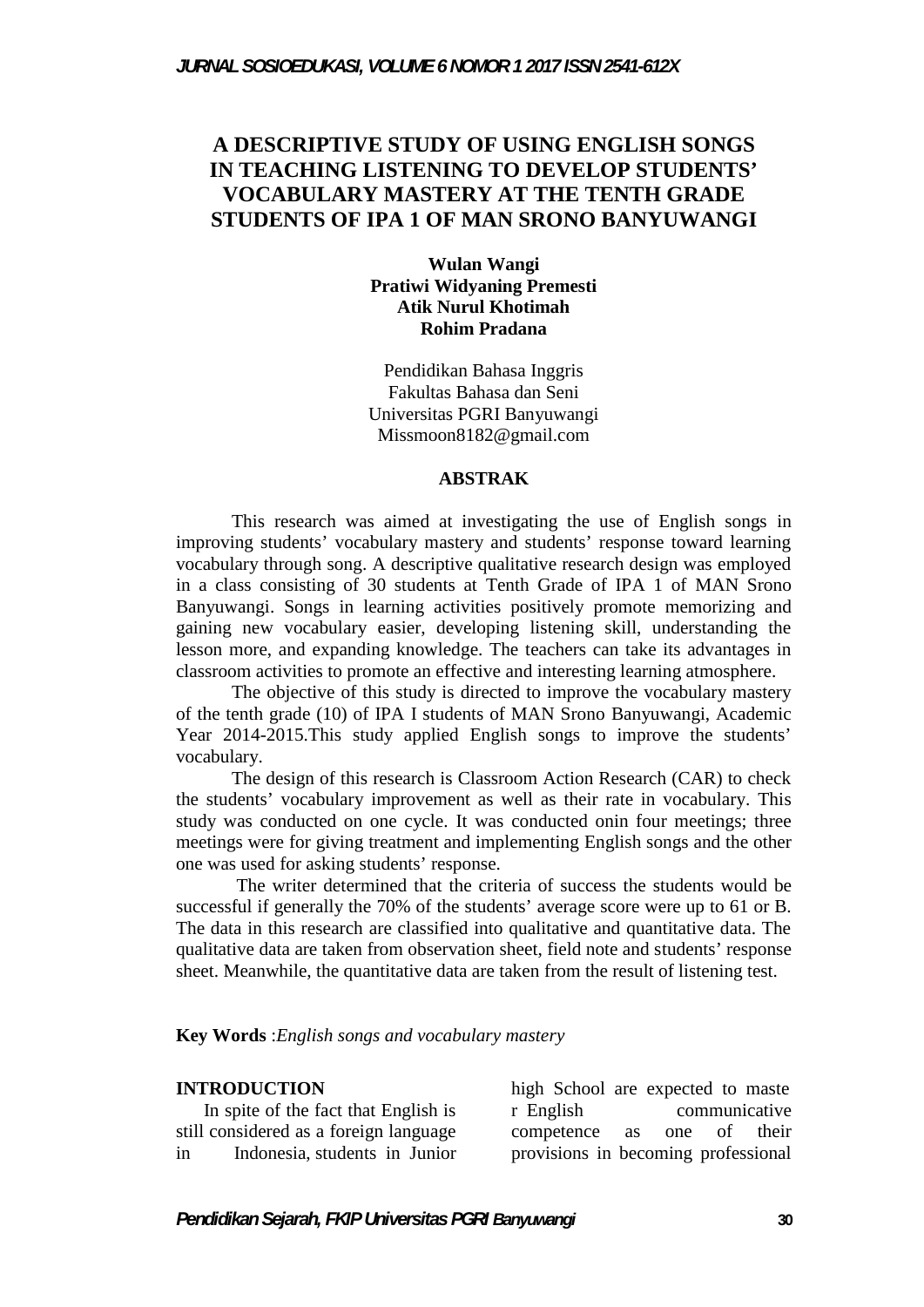workers at national and multinational companies and institutions. When people learn English as their foreign language, it is not as easy as learning the first language. It is because they have to precious master sufficient vocabularies which, often complicated.

Traditional language teaching methods high light the vocabulary study by writing the lists of definitions, written and oral drill sand flash cards. English teachers usually ask the students to tap a new word from their explanation (Zatnikasari, 2008). It is just a kind of memory that is involved in holding in a telephone number for as long as it takes to be able to dial it, or just to repeat a word of the teacher's example. The successful of vocabulary learning will involve more than simply holding words into mind for a few seconds. For words to skills. be integrated into long- term memory, they need to be subjected to different kind of operations working memory (Thornbury, 2002:23).

Students need something to interesting make them interested in learning process

which can make them enjoy in th e classroom (Maulaya, 2008). Crea ting enjoyable learning atmosphere is highly recommended since the students' achievement in learning process are also affected a lot by the teachers' technique in teaching. Moreover, an enjoyable learning condition will make the learners to do a meaningful learning. Brown (2001) states that meaningful learning will lead toward better longterm retention than rote learning. By meaningful learning, the learners will have better understanding about the lesson.

One of the ways in creating an enjoyable learning atmosphere is by using songs as teaching media. Songs offer a change from routine classroom activities. They are resources to develop students' abilities in listening and other skills. They can also be used to teach a variety of language items, one of them is vocabulary (Saricoban & Metin, 2000). Through its lyrics and repetition rhyme, it is possible for us to know and learn some new words consciously and increase our vocabulary while enjoying the music. Through the song, students will also learn vocabulary easier because song, indirectly, will attract them to find the meaning of difficult words in the dictionary.

Related to the study, the use of song as one of teaching strategies can improve students' language listening in particular (Maulaya, 2008). Song also effective to make the students to remember the words easily and feel more motivated in the class because they learn n an way (Zatnikasari, 2008).Studying vocabulary because is an essential component of language. Gove (1987) in Mulyana (2003:50) states that vocabulary is one component of language beside grammar. Students who want to learn a target language have to learn those components. It is a list of words and sometimes phrases, usually arranged in alphabetically order and defined as dictionary, grocery and lexicon.

Vocabulary is one of the language components which should be mastered by English learners. Vocabulary role is paralleled with phonology and grammar to help the learner mastering for language skill. Celce and Olshtain (2001:139) explain that there are two kinds of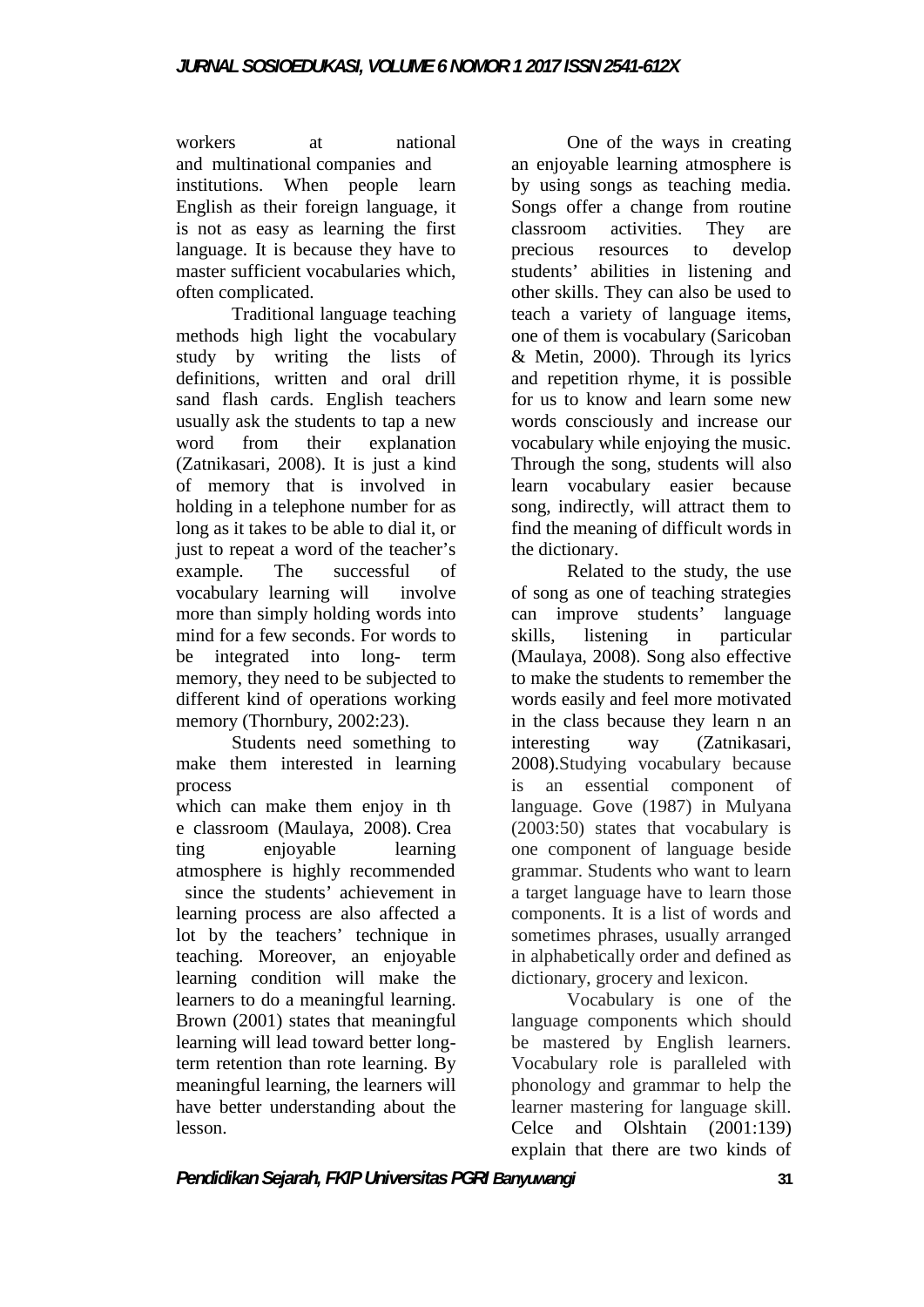vocabulary. They are function words and content words. The function words are those vocabulary items that belong to closed word classes (i.e. word classes that do not readily admit new items or lose old ones: pronouns, auxiliary verbs, prepositions, determine and adverbs). Furthermore, the content words are those vocabulary items that belong to open word classes (word classes that readily accept new words and discard old ones).

Thornbury (2002:13) stated without grammar very little cab be conveyed, without vocabulary nothing can be conveyed. Only with sufficient vocabulary one can express his ideas effectively, can understand the language task and foreign language conversation. With limited vocabulary the students will have the difficulties in learning and understanding the foreign language.

Traditionally, vocabulary will be neglected in language teaching programs and curriculums for the sake of grammar and other parts of language. French(cited in Amiroyousefi and Dastierdi. 2010:159) stated that it is because specialists in methodology believed places. that students would make mistakes in sentence construction if too many words were learned before the basic grammar had been mastered and believed that word meanings can be learned only through experience and could not be taught in the classroom However, vocabulary is an important part of language learning and teaching. Barska (2006:79). Teaching vocabulary is a complex task because it includes the meaning of the words. A good teacher should use appropriate techniques and enough practice for certain words, so that the objectives will be achieved.

Concerning the appropriate techniques, a teacher must choose suitable method to teach vocabulary. The teacher has to teach not only the meaning of the words but also has to use appropriate method for each other aspect of language.

In this study, the writer uses one of teaching media to teach vocabulary to make it pleasing and interesting to the students. The media song lyrics, students feel something new and different from what they usually got in their class. Song, as audio authentic media, is a short musical composition with  $(from$  merriamwebster.com/dictionary/song). It has always played a big part of humans' life, beginning with child's birth and mother sings lullabies to their children. It brings emotions to life and it also serves as a testimony of people from any land or time. It speaks for us where words fail (Medina, 2002:49).

Nowadays, it is almost impossible to escape from song. It is used in films, advertisement, radio and even song is played in most shops, restaurants and other public Current technological inventions, such as the iPod, mobile phone, and MP3 player enable people to enjoy their favorite music anywhere at any time. It is believed that song can be one of very useful media for introducing new English words to increase the English Foreign Language student's vocabulary. Some researchers have conducted the study on the use of song in teaching vocabulary. The content of song is not only for entertaining, but also can offer a new way in learning a language. Song is a natural way for people to learn a language. Song is a natural way for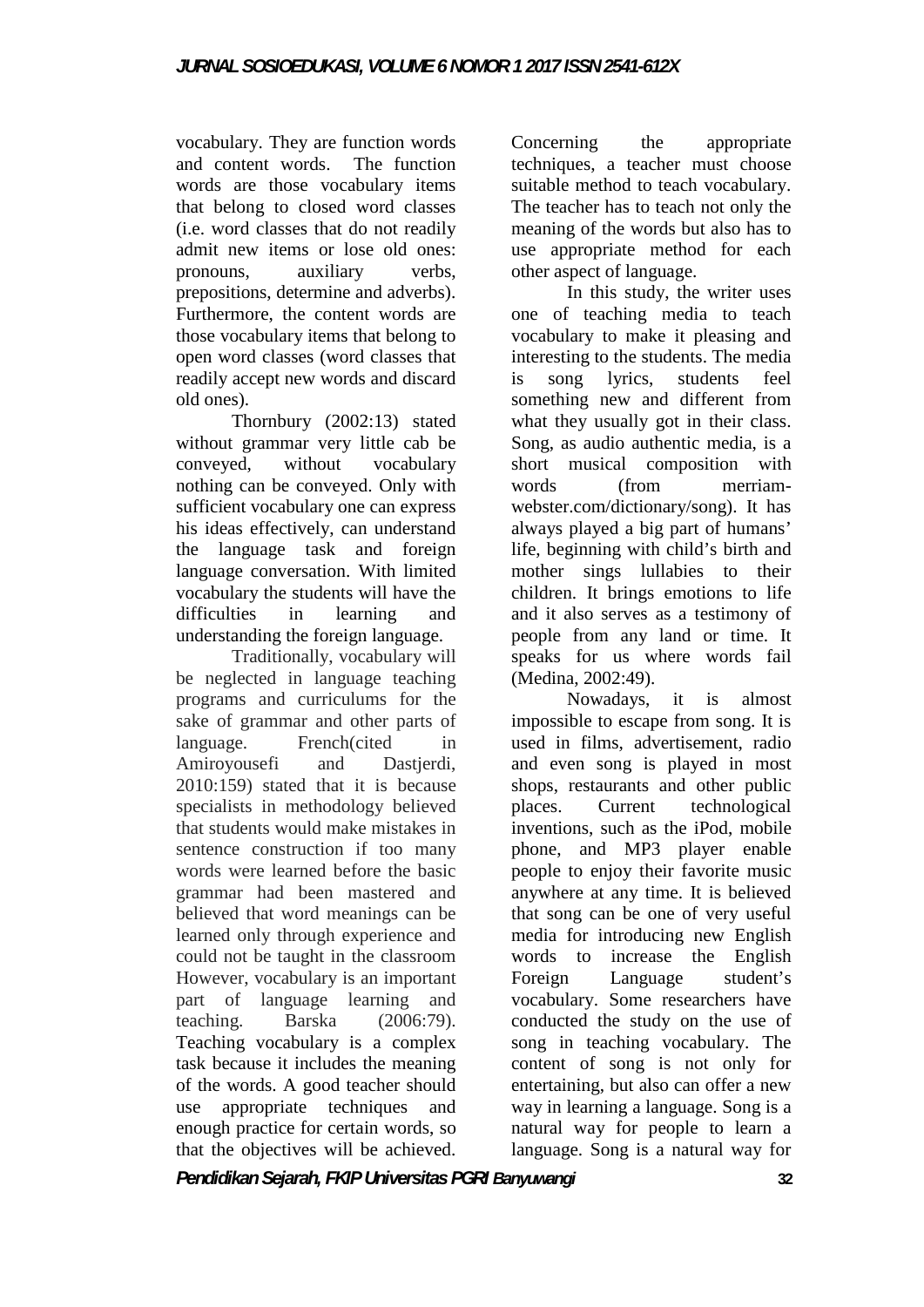people to learn a language. Playing song can set a positive mood at the start of the day or the beginning of the classroom, or to maintain the positive attitude during the day (Brewer, 2005:73). In line with Brewer, Lozanov (2002:149) states that the atmosphere created by the song enhances the ability to remember new vocabularies, because people found it much easier to memorize something that is fun and they melodic than normal sentence. Moreover, songs help sustain students' attention and concentration.

### **RESEARCH METHODOLOGY**

Referring to the objective of the study, the design employed here is Classroom Active Research (CAR). Classroom Active Research is learning strategy which is developed to solve the problem in the class (Susilo et all, 2009:1). This learning strategy includes the process of learning from the beginning until the end of study. There is "Cycle" of learning strategy as the revision of<br>learning in Classroom Active in Classroom Active Research.

The design based on the way of teacher to make up the classroom teaching activities. The writer chose this research design to have conclusion and decision about the activity to make listening ability becomes better in the future.

Classroom Action Research is very important to improve or increase the lesson on systematically. The main purpose of Classroom Action Research is to improve the teachers' teaching-learning in the class. It is necessary to diagnoses the situation and condition of the students' achievement in the lesson.

The writer planed the effective way to improve the

students' listening skill into one aspect, namely Gap-fill. This Classroom Active Research implemented the purpose of improving students' listening ability Kang Guru recorded materials and focus on a single classroom.

The basic concept of the design of Classroom Action Research from Kurt Lewin has four components, are Planning, Acting, Observing, and Reflecting. The four components are described as a cycles in the diagram below (Susilodkk, 2009:11) that as shown in Figure 1.



Description :

The Classroom Action Research will be done in some cycles. The cycles will depend on the result. The researcher will end the lesson if he could reach the target and the purpose of the lesson.

The researcher used one instrument in primary data on this research. The instrument used was a test and the researcher administered the test to measure the students' vocabulary mastery. In this research, the researcher organized test based on the curriculum and guiding book to measure how far the students' vocabulary mastery of lexical and function words. The test used to measure the students' vocabulary achievement. In this study, the researcher made the test in the form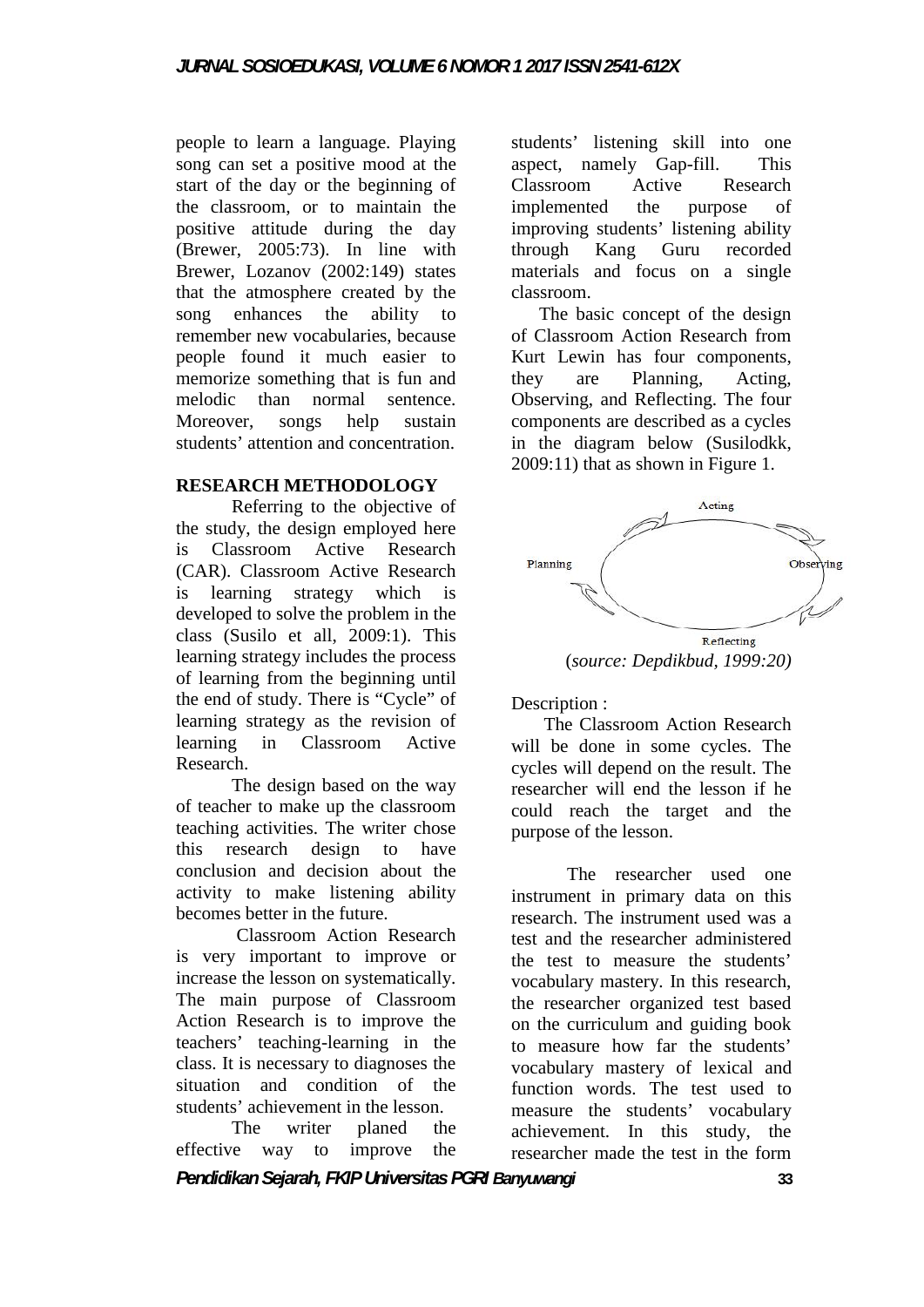of two kinds of multiple choice test. There were 40 items for all objectives test (20 items for each). The first was vocabulary recognition which was focusing on identifying the suitable lexical words (nouns, verbs, adjectives, adverbs) in 20 items. The last task was identifying the suitable function words (conjunction, preposition, articles, pronouns) in 20 items. These objective tests were applied to measure the students' vocabulary comprehension in identifying the suitable of lexical and function words. Each correct number is scored 2.5 and the total correct score is 100 (from 40X2.5). The following is the distribution of test items:

Table 1: Distribution of Test Items

| <b>Indicators</b>          |             | <b>Numbers</b> | Total      |  |
|----------------------------|-------------|----------------|------------|--|
| Lexical Words              | Noun        | 1,3,12,15,17   |            |  |
|                            | Verb        | 5.10.11.18     |            |  |
|                            | Adjective   | 4,7,9, 14, 20  |            |  |
|                            | Adverb      | 6,8,13, 16,19  |            |  |
| Function Words Conjunction |             | 2.5.7.14.16    |            |  |
|                            | Preposition | 1.3.10.12.15   |            |  |
|                            | Article     |                | 8.11.17.19 |  |
|                            | Pronoun     | 6.9.13.18.20   |            |  |
| <b>Total Items</b>         |             |                |            |  |

The secondary data in this research will be classified into qualitative and quantitative data. The qualitative data are taken from observation sheet, field note and students' response sheet. Meanwhile, the quantitative data are taken from the result of vocabulary test.

To collect the data, the writer uses observation sheet, field note, students' response sheet and test.

a. Observation Sheet

Observation sheet is an activities used to collect students' data in the implementation of the procedures. The researcher will collect data by herself. Latief

(2010:95) said that CAR researcher has multi works, as a teacher and researcher (teacher-researcher). The observation sheet is used as a short guideline to obtain the useful information concerning the students' activities during the process of teaching and learning listening in the classroom.

### b. Field Note

Field notes is used to record or note the data which are beyond the observation sheets. The aim of the notes is to anticipate the possibility of losing the necessary data during the implementation of the action in listening English songs process.

c. Students Response Sheet

Students Response Sheet is questions which are used to ask the students about everything what the students felt and their experience when they were listening English songs in the class.

### **RESEARCH FINDING**

Based on the result analysis, the result of vocabulary students test in general is that the mean score of students' vocabulary test for lexical words is 64.21.The mean for function words is 50.53.

Based on the result of the students' answer, in general on lexical words, the highest score is noun and the worst score is adjective. Then, on function words, the highest score is conjunction and the worst score is article. The students could answer only 49.47 % correctly for adjective, and only 32.63% correctly for article. They had the worst score in adjective and article because they chose the wrong answers.

Based on the data above, the problem could be solved because the researcher could reach the criteria of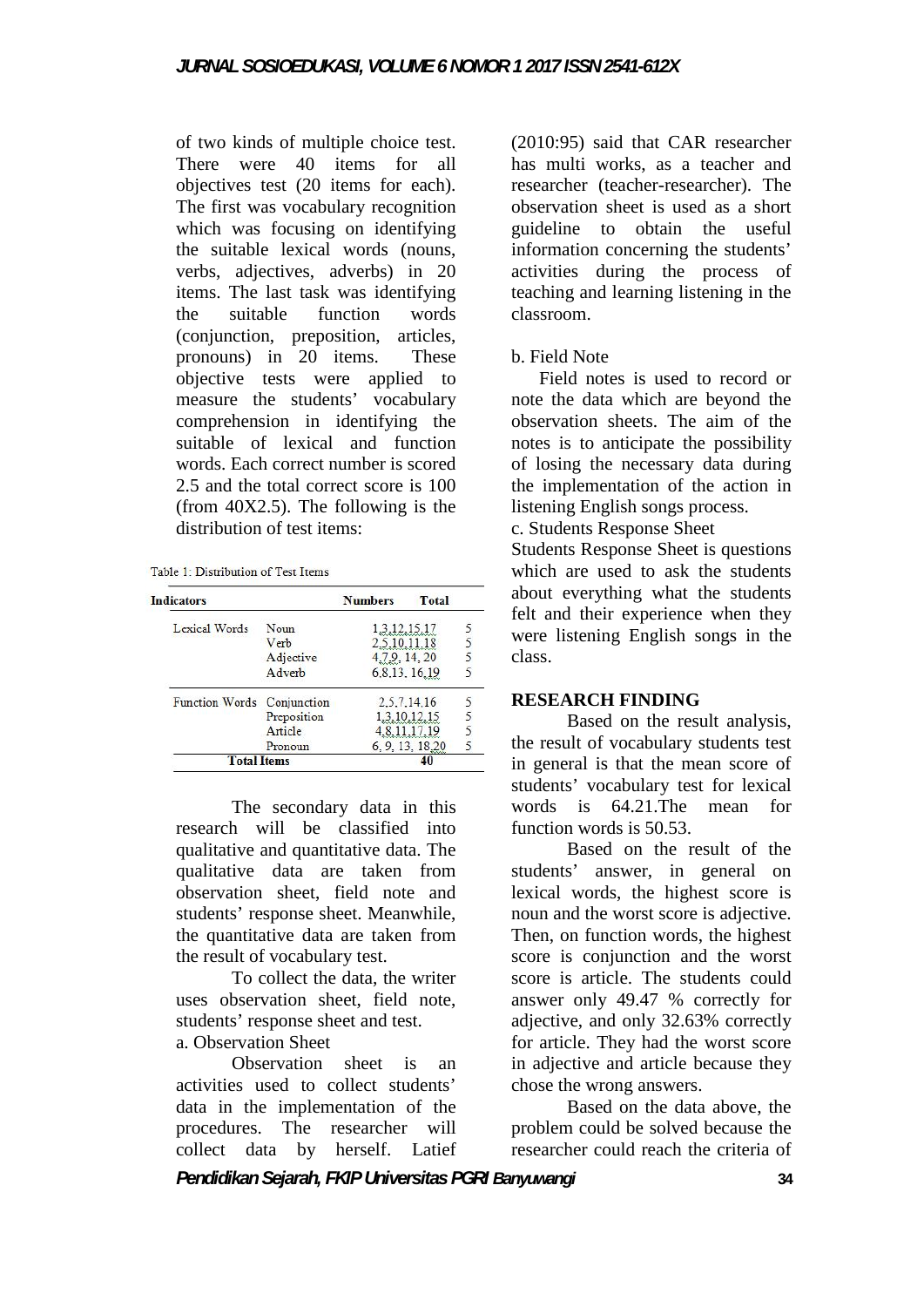success where there must be 70% of the students' average score were more than to 61 or B, so the writer ended the cycle.

### **DISCUSSION**

There were some words that are unfamiliar to them and because they had lack vocabulary so they could not guess the meaning of the words. In line with the research result as Alim (2009) states in Astya(2011:127-129), that literary works help the process of language teaching at least at three levels, they are vocabulary enrichment, sentence structure building and logical development. They will have difficulties to know the meaning of what they read if they do not have enough vocabulary. The students will be able to expand their ability in building their skill in sentence structure if they have enough vocabulary proficiency. Furthermore, their logical thinking will also develop in line with their larger vocabulary capability. One method in developing their logical thinking is building their basic words through English songs. The English songs could assist them to memorize the words and that is the reason why vocabulary comprehension is needed and important enough to obtain better understanding in literary works.

The relation of vocabulary is explained by Alfassi (2004) in Fisher  $(2014: 4-5)$ . He states that the more extensive a reader's vocabulary and background knowledge are, the easier it is to acquire new information offered by a text. It is therefore important that students' vocabulary and background knowledge to be developed as they get older and rely more heavily on discipline-specific texts. Vocabulary and background knowledge also indirectly affect the reading comprehension.

Based on the statements above, having a lot of material and task about vocabulary in function and lexical words especially in and article is very important to the students. They could guess the meaning of the words and answer the questions better if they have enough vocabulary. On the other hand, the less the readers' having vocabulary the more difficult they acquire the words or sentences meaning. Furthermore, having a lot of vocabulary will also increase and improve their vocabulary mastery to be better for their English in the future.

In addition, the teacher should also create relax and calm situation in listening test. Those situations could help them to minimize their nervous and the destruction and they will give more attention in the listening process.

## **REFERENCES**

Astya, M.(2011:127-129) BambangYudiChayono&Shir lyRizkyKusumaningrum. 2011. *Practical Techniques for English Language Teaching* . Malang: State University of Malang Press.

Brynildssen, Shawna. 2014. *Vocabulary's Influence on Successful Writing* (http://www.ericdigests.org/2 001-3/influence.htm)

Broward. 2007.*Vocabulary* (http://www.broward.k12.fl.us/e sol/eng/bestpractices/ pdf/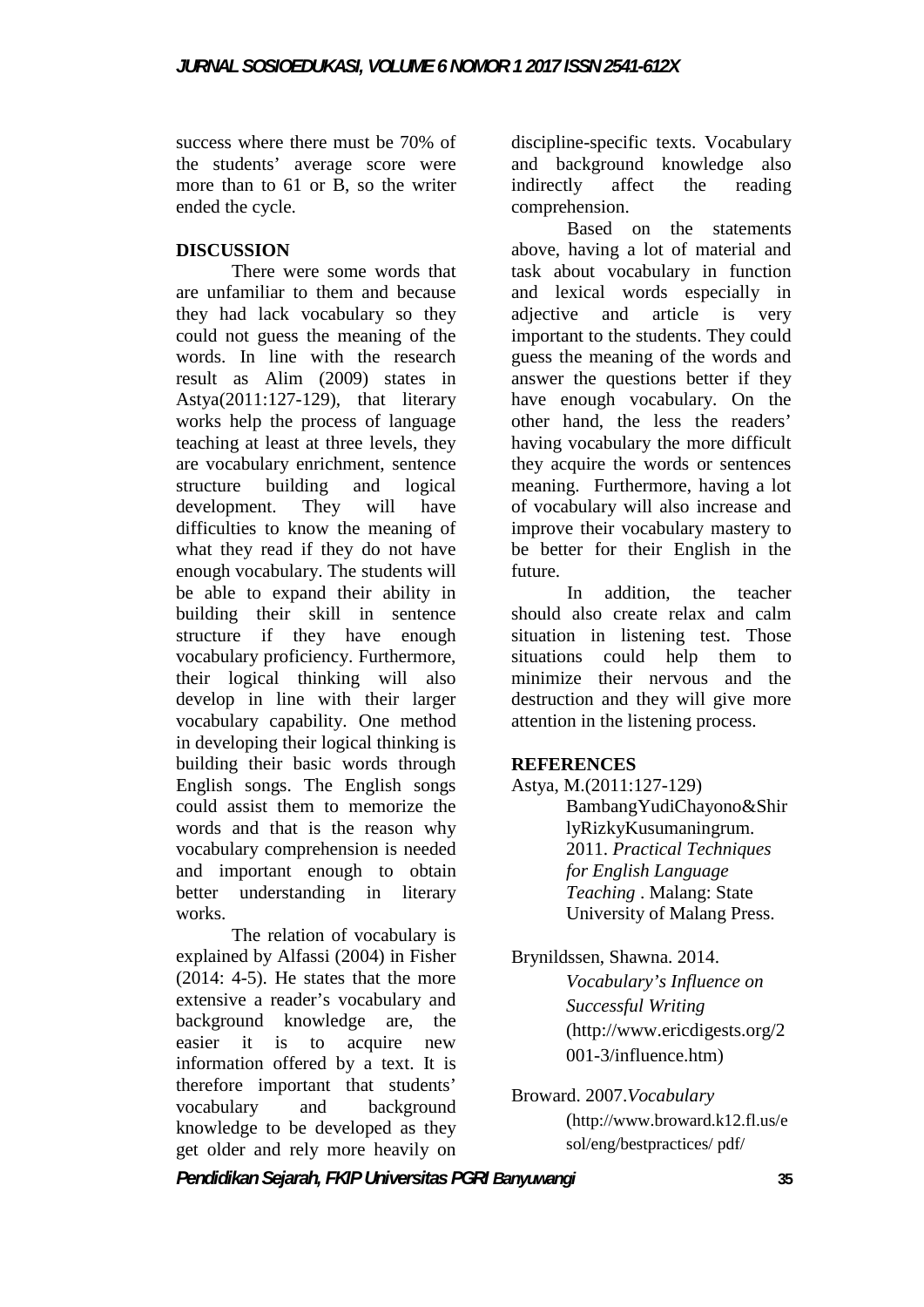#### *JURNAL SOSIOEDUKASI, VOLUME 6 NOMOR 1 2017 ISSN 2541-612X*

intructional%20considerations/1 2%20vocabulary.pdf, accessed on  $30<sup>th</sup>$  of April 2014)

Doghlas, F.2014. *Vocabulary and Background Knowledge: Important Factors in Reading Comprehension* (http://www.flexliteracy.com/ flex literacy \_vocabulary.pdfaccessed on  $10^{th}$  of August 2014)

Fromkin, V., et.al. 2013. *Introduction to a Language*. (http://www.cengange.com /highered, accessed on  $28<sup>th</sup>$  of April 2014)

Hudson, T. 2007. *Teaching Second Language Reading*. Oxford: Oxford University Press.

James, M. 2014. *Measuring The Contribution of VocabularyKnowledge to Proficiency in the four skills*(http://www.eurosla.org/ monographs/EM02/Milton.pd faccessed on  $10^{th}$  of August 2014).

Majid, A.N et.al (2013:457-468) in BambangYudiChayono&Fika Megawati. 2013. *Materials and Media in English Language Teaching*. Malang: State University of Malang Press.

Montgomery, Judy K. 2007. *The Bridge of Vocabulary: Evidence Based Activities for Academic Success* (NCS Pearson Inc), (http://www. srsdeaf.org/Downloads/

Bridge\_of\_Vocabulary.pdfac cessed on  $2<sup>nd</sup>$  of May 2014)

Musfiqon, M. 2012. *PanduanLengkapMetodologi PenelitianPendidikan*. Jakarta: PrestasiPustakaKarya

Nation, I. S. P. (2001).*Learning Vocabulary in Another Language*. Cambridge: Cambridge University Press.Nuttal, C. 2011.*PLT- Teaching Reading Skill in a Foreign Language*. Oxford: Heinemann Educational Books Ltd.

O'Malley, J.M., and L.Valdez Pierce. 1996. *Authentic Assessment for English Language Learners, Practical Approaches for Teachers*. London: Longman

PikulskiJ.Johnand Templeton, S. 2004.*Teaching and Developing Vocabulary: Key to Long-Term Reading Success*(http://www.eduplace. com /marketing/nc/pdf/author\_pag es.pdfaccessed on  $10^{th}$  of August 2014)

Pramundita,K.W. 2012. *Comparative Study between Total Physical Response and Grammar Translation Method in Enhancing Students' Vocabulary Mastery*. Unpublished Thesis Banyuwangi: Universitas PGRI Banyuwangi.

Putri, N.S. (2011:51-54) in BambangYudiCahyono&Shir lyRizkiKusumaningrum.